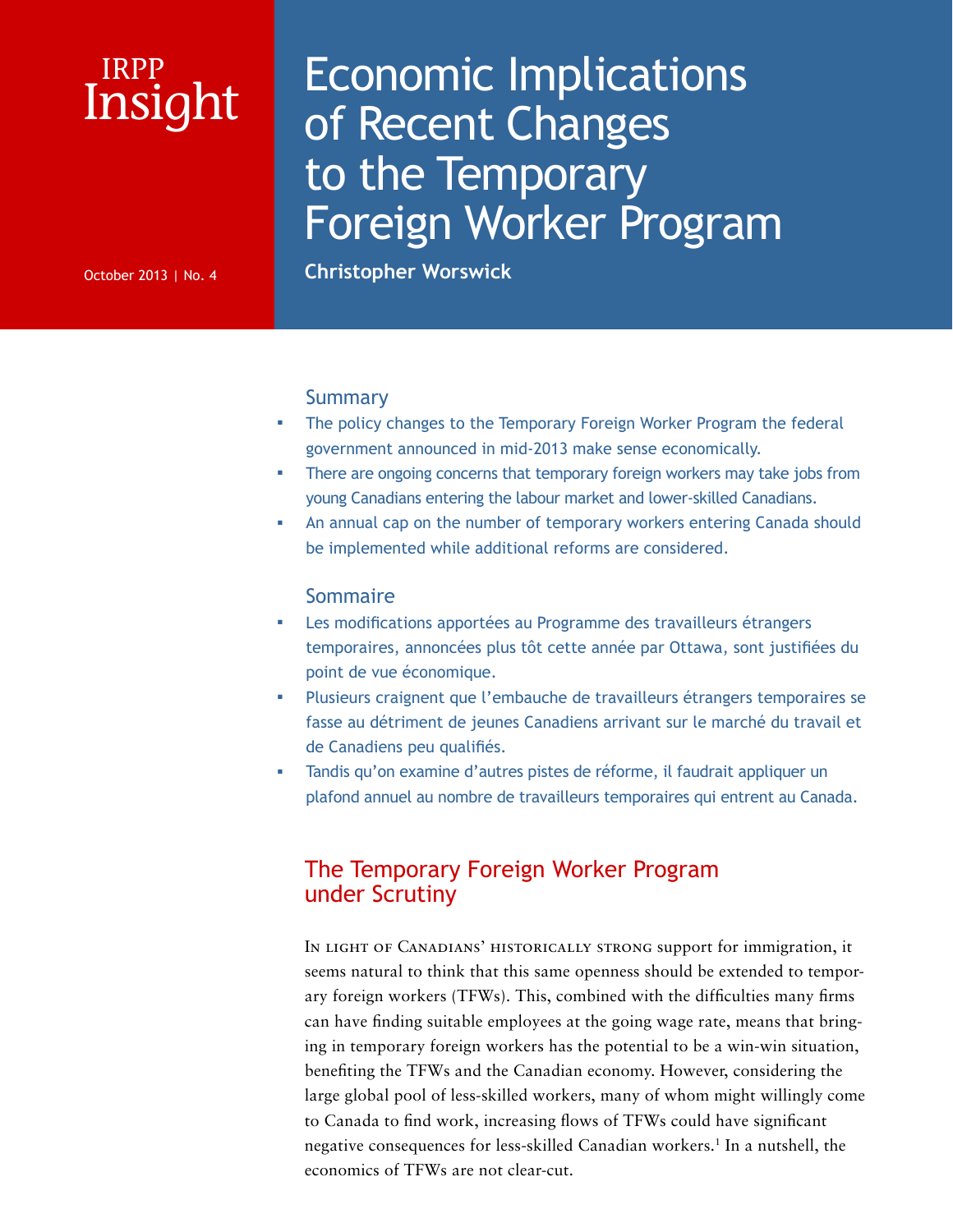Recently, the federal Temporary Foreign Worker Program has come under scrutiny due to the controversial TFW hiring practices of certain Canadian employers.

Recently, the federal Temporary Foreign Worker Program has come under scrutiny due to the controversial TFW hiring practices of certain Canadian employers. In December 2012, it was reported that the federal government had given HD Mining, a Chinese-controlled company, permission to hire 200 TFWs to work at its Murray River mine, near Tumbler, BC. It was also reported that BC Federation of Labour officials had seen documents indicating that over the ensuing four years, no Canadians would be hired at the mine and that it would be 15 years before TFWs were finished working there.2 Naturally, the fact that the transition period to hiring Canadians was to be of such long duration raises two questions. The first is whether the company had truly made a good-faith effort to find Canadian workers. The second is whether HD Mining, in effect, wanted to create a foreign plant in Canada. In addition, media reports included allegations, which HD Mining denied, that the company required workers to speak Mandarin.

In April 2013, the spotlight was once again on the hiring of TFWs. Media reports stated that the Royal Bank of Canada (RBC) had laid off 45 employees, while apparently outsourcing the same work to foreign nationals employed by a consulting company, iGate.<sup>3</sup> The question naturally arose as to whether iGate was bringing in these TFWs to provide the same services to RBC at a lower cost. If so, this would appear to be inconsistent with the Temporary Foreign Worker Program rules, which clearly state that Canadian employers are only allowed to hire a TFW after advertising in Canada at the going wage rate. If iGate had advertised the work at the going wage rate, it is unclear why the laidoff RBC workers would not have applied and been hired.

Not long after these controversies, and as part of its broad and ongoing review of the program,<sup>4</sup> the federal government announced major changes.<sup>5</sup> First, employers will no longer be able to hire workers at wages of up to 15 percent below the level determined as part of the Labour Market Opinion  $(LMO)^6$  as the normal wage for this type of job in a particular location in Canada. Second, the Accelerated Labour Market Opinion Process was suspended. Third, questions were added to employer LMO application forms to ensure that Canadian jobs were not outsourced to TFWs. Fourth, employers were required to present a "firm" plan for replacing their TFWs with Canadian workers over time. Fifth, the federal government introduced a per-TFW fee, to be paid by firms hiring temporary foreign workers, which is intended to cover its administrative costs. Sixth, it introduced a new provision that stated that no languages other than English and French can be listed as TFW job requirements. Finally, the government increased its authority to suspend employers who misuse the program from acquiring future TFW permits and LMOs.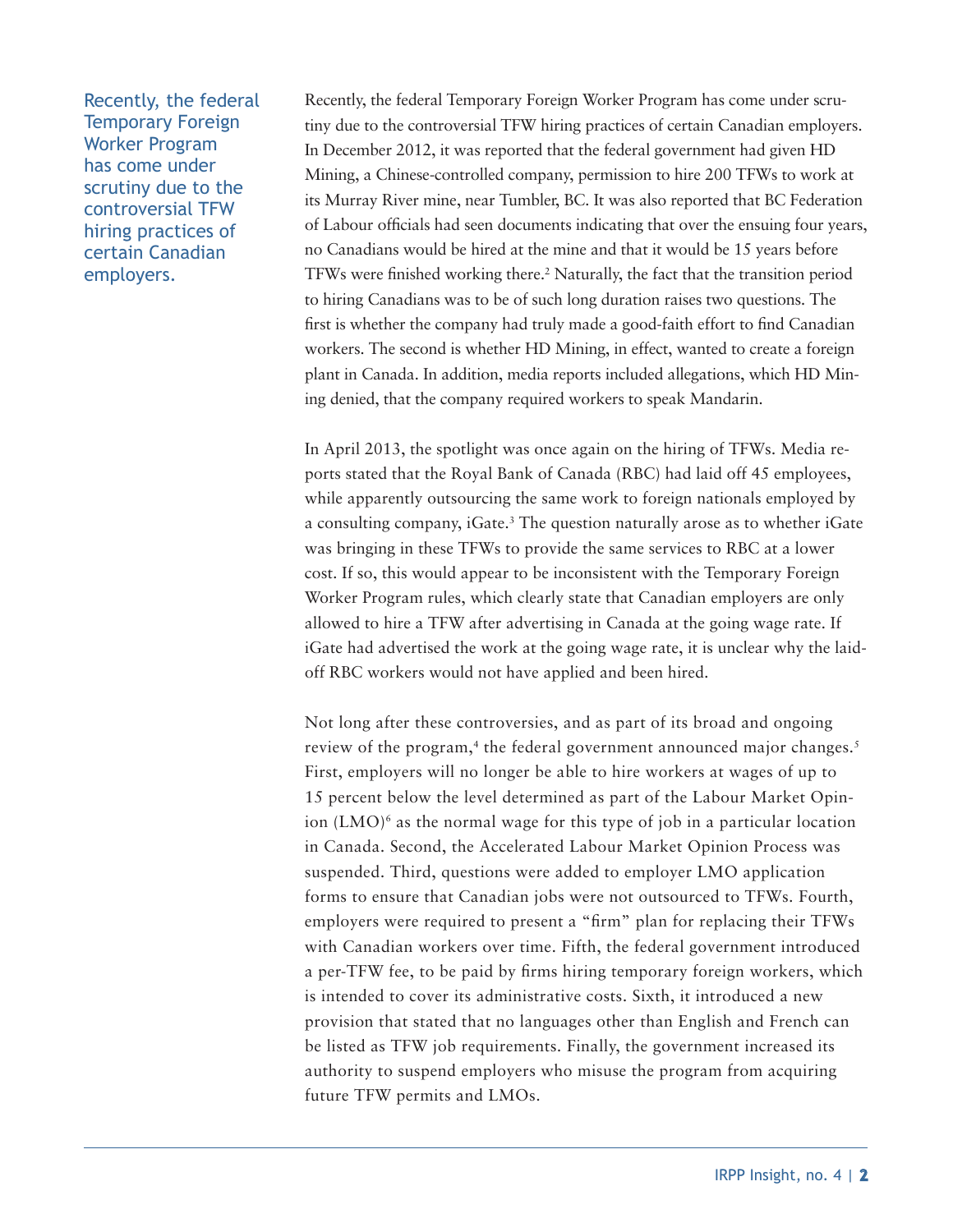On August 7, 2013, a number of these changes were implemented, including a processing fee of \$275 that an employer must pay for each TFW position requested through an LMO.<sup>7</sup> The language requirements, described above, were implemented with exceptions for cases where a different language is a clear job requirement (such as a foreign-language instructor). Finally, more extensive job advertising requirements were implemented to ensure employers adequately searched for Canadian workers before being granted permission to hire a TFW.

The focus of this paper is on these recent adjustments to the program. I critically evaluate four of these changes from economic and labour market perspectives: the elimination of the 15 percent wage rule; the introduction of a fee per TFW; the language requirements; and the potential exclusion of some employers from the program. To provide context, I first discuss the recent growth in the number of temporary foreign workers entering Canada, particularly since 2000, and then examine how the Temporary Foreign Worker Program might fit into the neoclassical model of a modern economy.

# Growth in the Number of Temporary Foreign Workers in Canada

THE SIGNIFICANT EXPANSION IN THE NUMBER of temporary foreign workers arriving in Canada is well documented,<sup>8</sup> but this has only recently emerged in public debates. In contrast to permanent immigration, there is no yearly limit or target for the number of TFWs admitted. Table 1 shows that

**Admissions of permanent residents and temporary foreign workers to Canada, selected years, 1980-2012** 

|      | Permanent residents | Temporary foreign workers |  |
|------|---------------------|---------------------------|--|
| 1980 | 143,141             |                           |  |
| 1985 | 84,343              |                           |  |
| 1990 | 216,452             | 99,572                    |  |
| 1995 | 212,865             | 86,491                    |  |
| 2000 | 227,456             | 116,250                   |  |
| 2005 | 262,242             | 122,365                   |  |
| 2010 | 280,689             | 179,075                   |  |
| 2011 | 248,748             | 190,568                   |  |
| 2012 | 257,887             | 213,573                   |  |

Source: Citizenship and Immigration Canada (CIC), *Facts and Figures*, 2006 and 2012.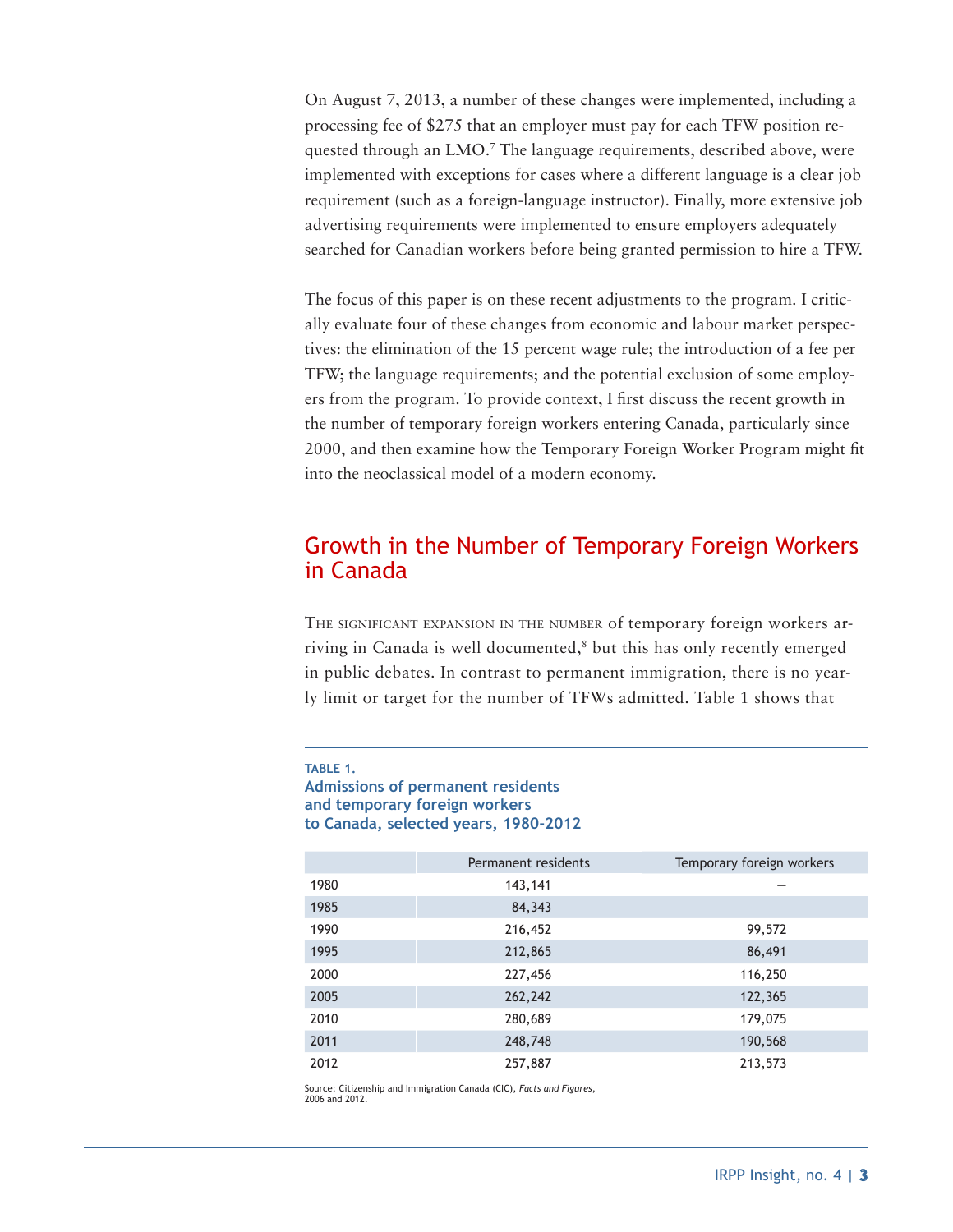

annual admissions of TFWs increased from 86,491 in 1995 to 213,573 in 2012. The table also shows that permanent immigration varied from 216,865 in 1990 to 257,887 in 2012.9 Figure 1 shows admissions of TFWs relative to admissions of permanent residents since 1980. The TFW line is fairly flat over the 1990s but is steeper than the landed immigrants' line in the post-2000 period. This increased emphasis on TFWs has been driven, in part, by the federal government's conscious decision to help firms that face difficulties finding Canadian workers to fill certain types of jobs. This is understandable. But previous Canadian governments presumably faced the same pressures and, with few exceptions, expected permanent immigration and market adjustments to wages to ensure an adequate supply of these types of workers.

Table 2 demonstrates the high degree of heterogeneity within the TFW inflow. It is important to note that at least part of the recent increase in TFWs admitted is driven by international agreements, such as the North American Free Trade Agreement. In addition, a growing number of young workers are engaging in world travel and seeking work, for at least part of the time, while doing so. Of the 213,441 TFWs who entered Canada in 2012, 132,821 did not require an LMO; even within the group requiring an LMO, there is considerable variation in skill level. Because of their reciprocal nature, these agreements also benefit young Canadians, who gain valuable international work experience early in their careers.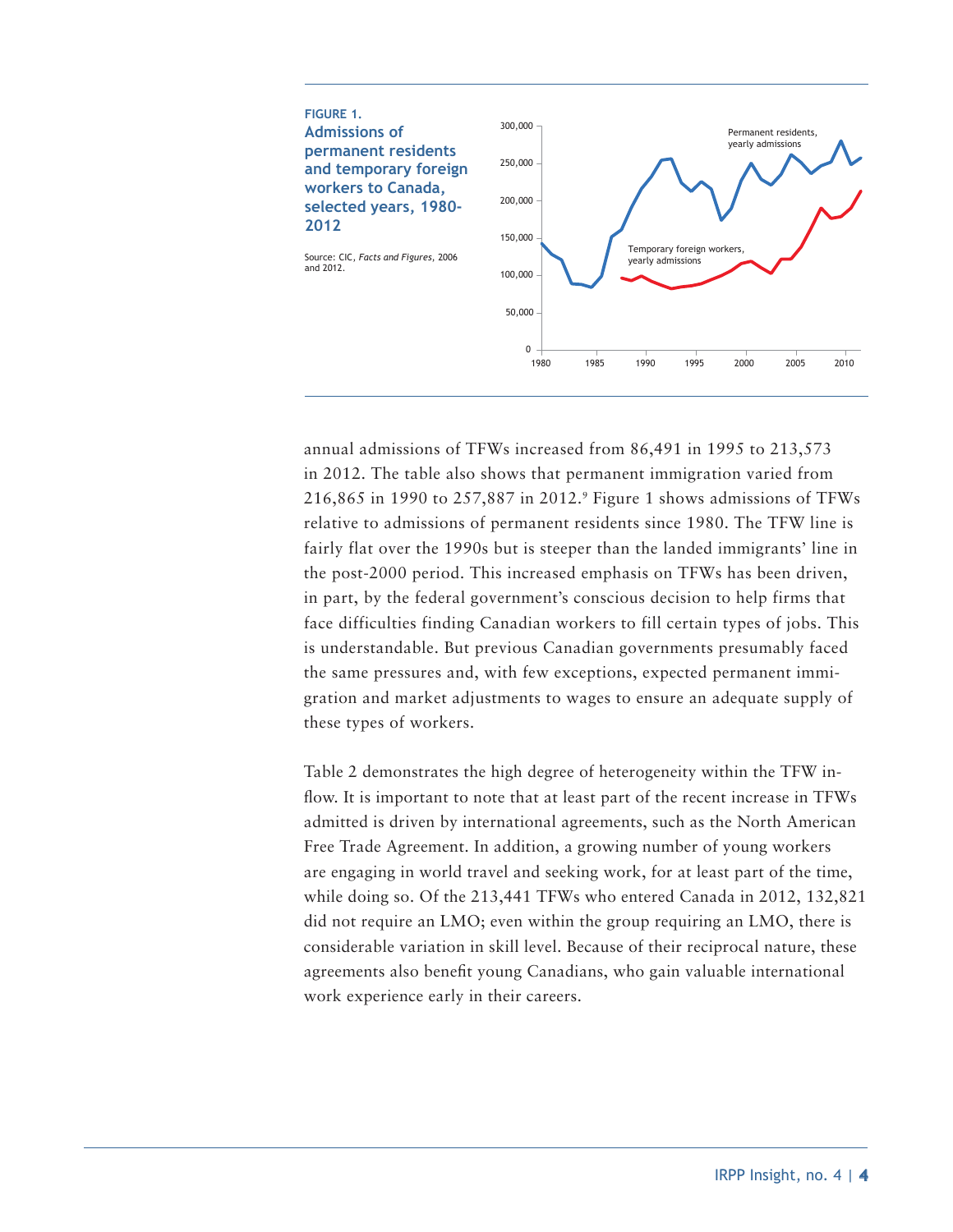#### **TABLE 2. Entries of temporary foreign workers to Canada, 2012**

|                                                      | Number of entries | Proportion of<br>total entries (%) |
|------------------------------------------------------|-------------------|------------------------------------|
| TFW entries with Labour Market Opinions (LMO)        | 80,615            | 38                                 |
| High skill (NOC <sup>1</sup> 0, A, B)                | 28,150            | 13                                 |
| Low skill (NOC C, D)                                 | 51,940            | 24                                 |
| Live-In Caregiver Program                            | 6,240             | 3                                  |
| Seasonal Agricultural Worker Program                 | 25,415            | 12                                 |
| Other low-skilled                                    | 20,285            | 9                                  |
| <b>TFW entries without LMOs</b>                      | 132,960           | 62                                 |
| Free trade agreements                                | 24,485            | 11                                 |
| Provincial/territorial agreements                    | 4,350             | 2                                  |
| Canadian interests                                   | 102,120           | 48                                 |
| International Experience Canada                      | 59,070            | 28                                 |
| Spouses of skilled workers/international<br>students | 12,245            | 6                                  |
| Research, educational or training                    | 11,305            | 5                                  |
| Intracompany transfers                               | 7,240             | 3                                  |
| Others                                               | 12,260            | 5                                  |
| Permanent residence applicants in Canada             | 1,705             |                                    |
| <b>Others</b>                                        | 300               | <sup>0</sup>                       |
| <b>Total TFW entries</b>                             | 213,575           | 100                                |
|                                                      |                   |                                    |

Source: Adapted from data provided to the author by Citizenship and Immigration Canada, October 2 and 11, 2013. Note: The total for TFW entries in this table is not the same as that in table 1 because the values in one of the tables provided by CIC were

rounded to the nearest 5. 1 National Occupational Classification.

# Temporary Foreign Workers and Immigration

PERMANENT IMMIGRATION SERVES OBJECTIVES SUCH AS population growth, demographic balance (bringing in young workers helps balance the age structure) and increased human capital. Support for recruiting TFWs typically relates to Canada's so-called skills shortages, particularly where firms face difficulties finding workers with the necessary skills or credentials. It is therefore worth thinking about how this might fit into a neoclassical model of a modern economy.10

When firms are unable to hire a particular type of worker at the market wage rate, it can be said that demand exceeds supply; this puts upward pressure on current wages. One could think of this as a situation where firms offer higher wages to induce workers to work for them as opposed to working for another employer. The other firms would also be expected to raise their wage offer. This upward movement of the wage rate will tend to reduce labour demand for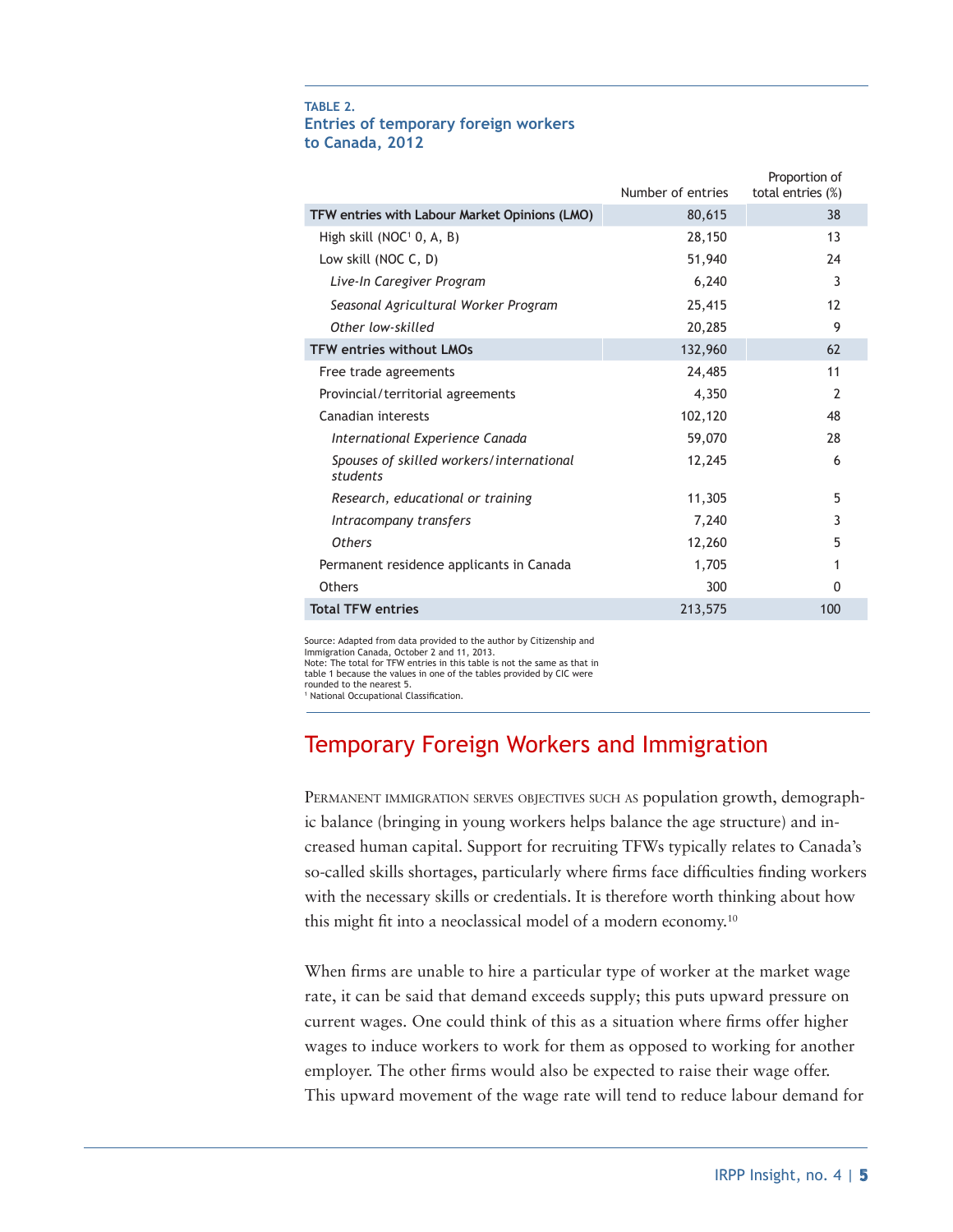this type of worker, as some firms will want to hire fewer of these workers at the now higher wage (and likely hire other types of workers or invest more in capital instead); it will also increase the labour supply, as some of the workers in the economy with the skills needed may be willing to work at the now higher wage (perhaps older workers who have left the labour market and are now returning). Neoclassical theory predicts that this process should continue, with the wage rising until labour demand equals labour supply and the skill shortage no longer exists. In this context, it is unclear why the economy would need either permanent immigration or TFWs to solve the skills-shortage problem, since the wage adjustment should be sufficient.

However, the wage increase needed to equalize the supply of workers and the demand for workers, in this particular market, could be large. If worker supply is not very responsive, firms may need to significantly reduce their demand for these workers. This could be the case for workers lacking a particular credential that is difficult to acquire quickly. It is even possible that firms might shut down operations if they are unable to find workers with the needed skills. This could have negative consequences for other workers with different types of skills who would otherwise be employed by the firm.

At first glance, there are strong similarities in the likely economic impacts of increased temporary migration and higher permanent immigration. Both increases would likely expand Canada's labour supply, meaning that more individuals would be prepared to take jobs for a given wage rate. In addition, both TFWs and immigrants would affect the Canadian economy in other ways, specifically in their purchasing of goods and services such as housing, clothing and food. Looking at the comparison more deeply, however, it is clear that important economic differences exist. First, the fact that TFWs' stay in Canada is intended to be short-term means that the benefits of their adaptation to the labour market (such as improved language fluency and social networks) are much less relevant than for immigrants. However, the TFWs are also less likely to be a drain on government resources: for example, they are unlikely to receive much in the way of settlement services, since they are not eligible for those funded by the federal government. They are also unlikely to receive government benefits such as social assistance if they are unable to maintain employment.

Admitting a TFW is likely to be especially beneficial when the person will work in an occupation or industry that is facing a short-term increase in demand and where either the longer-term prospects for demand are not great or most new workers entering the labour market do not have the necessary credentials to take up the job. This is more likely to occur when the job requires a specific

Admitting a TFW is likely to be especially beneficial when the person will work in an occupation or industry that is facing a short-term increase in demand, and where either the longer-term prospects for demand are not great or most new workers entering the labour market do not have the necessary credentials to take up the job.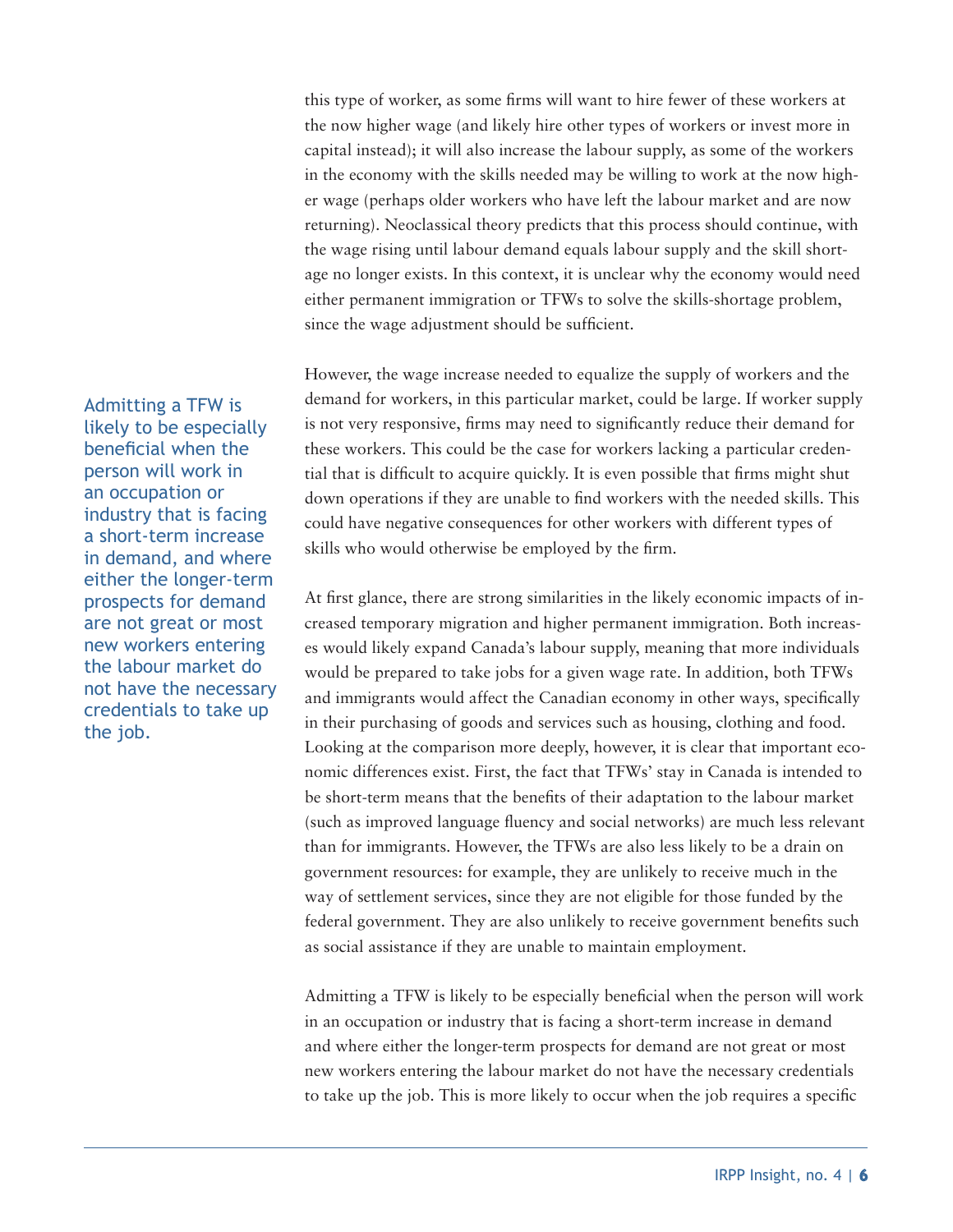educational credential that may not be available in Canada or where it may take a number of years before student enrolment patterns adjust to labour market trends. Nevertheless, it is important to note that filling these jobs with TFWs will eliminate the need to increase wage rates for these jobs. Consequently, the market signal of high wages in a particular occupational/educational field will not take place, thereby reducing the likelihood that young Canadians will train in these areas. Employers may thus become reliant on the TFWs.

In cases where there is no readily available supply of workers with the necessary credentials, however, a very large increase in the wage rate may be needed, in the short term, to induce workers with these credentials to enter the labour market. It may be that only retired workers can realistically respond to this market demand prior to, say, a change in enrolment patterns that eventually leads to the needed increase in supply. This is the sense in which a TFW program could be helpful in ensuring companies remain economically viable. Although immigrants with the relevant educational credentials could also fill this need, this longer-term commitment on the part of the receiving country is not needed. TFWs could provide the needed skills, while education programs, through changing enrolment patterns, prepare a future domestic supply of trained workers.

Our discussion has focused on so-called skills shortages, where workers with a particular skill or credentials are in high demand and the government uses a TFW program to meet that demand. It is also worth noting, however, that many TFWs are, in fact, relatively unskilled workers who come to take on the jobs that Canadians "do not want to do," to quote a common expression. These jobs have traditionally included agricultural work, such as fruit picking, and other low-skilled jobs such as live-in caregiving and housekeeping in hotels. Once again, based on the neoclassical economic model, it is unclear why excess demand for workers would persist in these types of jobs in the absence of TFWs. The fact that firms would want to hire more workers than are currently willing to work at the going wage would lead to a bidding-up process, where these firms would offer higher wages to attract scarce workers. This would result in a movement of individuals into these jobs in response to the wage increase. But it would also lead to a decline in labour demand, as some firms may choose to not fill their vacancies, effectively reducing the number of workers they are willing to hire for this type of job. The latter effect could, once again, be fairly drastic for the industry. For example, without agricultural TFWs, many farming enterprises might not be economically viable if their owners needed to offer sufficiently high wages to induce Canadians to work for them. But, in the absence of the Temporary Foreign Worker Program, it is difficult to know how large these wage increases would need to be.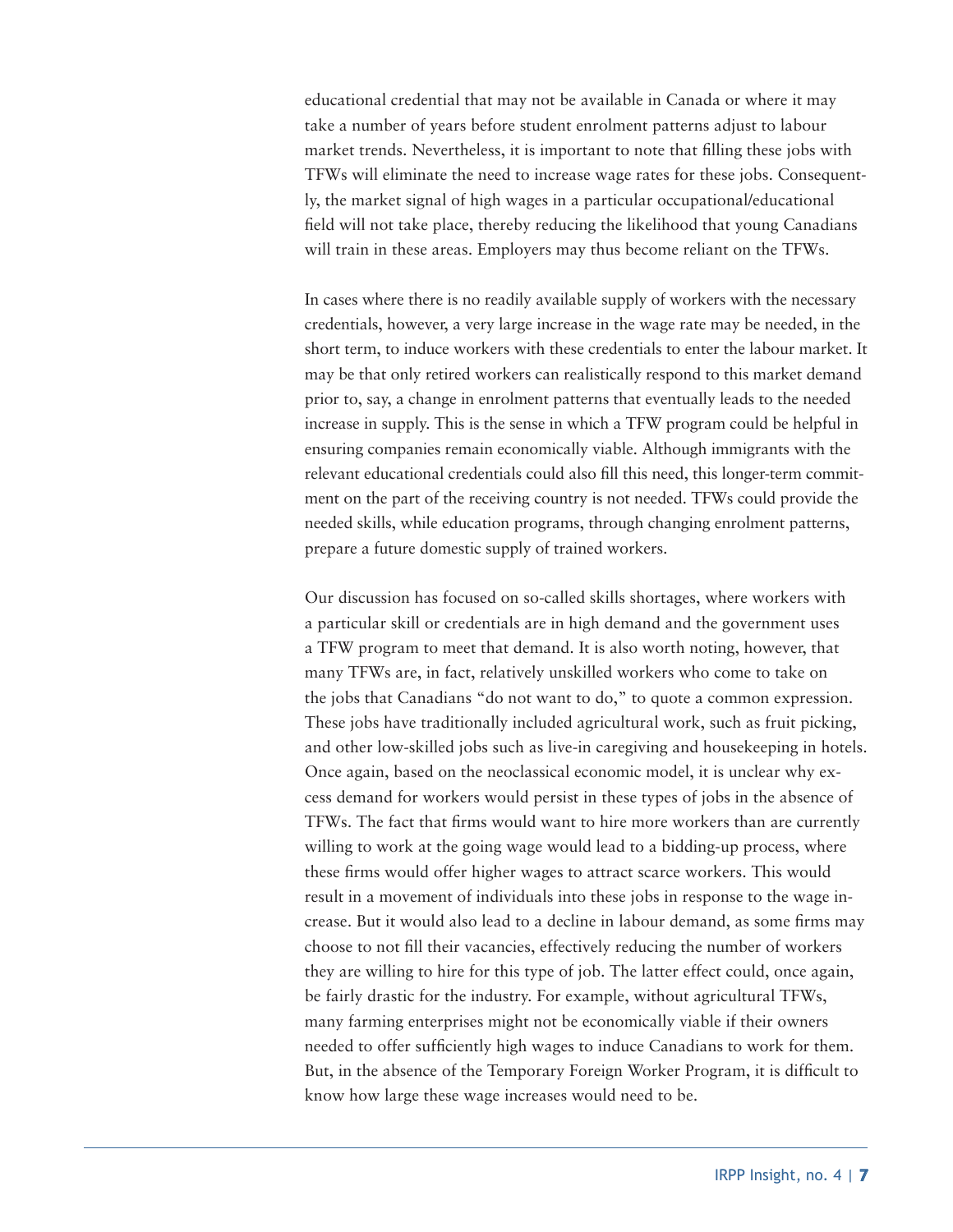The risk that TFWs may take employment opportunities away from young Canadians should not be dismissed lightly. A large body of research has documented the difficulties that new labour-market entrants face when entering Canada's job market and how this has become increasingly challenging for more recent cohorts.<sup>11</sup> The kinds of jobs that are more and more likely to be filled by TFWs (such as less-skilled fast-food-industry jobs and hotel work) were traditionally first jobs for many young Canadians and/or supported them while they pursued post-secondary education. If employers are able to bring in TFWs rather than raising wages to induce young Canadians to take these jobs or perhaps move to regions where such jobs exist, this could mean that young Canadians may face even greater difficulties in becoming established in the labour market and accumulating the skills they need to move into higher-skilled occupations.

The work ethic, as it pertains to the Temporary Foreign Worker Program is, in a sense, the elephant in the room. This is not explicitly addressed through the policy. However, based on interviews with employers, it seems central to employers' demands for TFWs and goes to the very issue of whether a TFW program makes sense. There are a very large number of low-income workers around the world who might rather live in a safe, affluent country such as Canada. Should they gain landed-immigrant status, they would also gain access to strong social programs and educational opportunities for their children. Given this, they would willingly come to Canada, and work harder and at potentially greater personal risk (say of injury) than would a similarly trained Canadian. Most employers would know this. And they may see an opportunity to gain extra profit by either advertising jobs at too low a wage (given the job requirements) or perhaps by being overly critical of Canadian applicants, so they could gain permission to hire a TFW who would be more productive. This is a classic moral-hazard problem on the part of the firm, since it is intentionally misleading the government by claiming to be open to hiring Canadians at the market wage, but instead taking actions (not observed by the government) that lead to unfilled positions and allow it to hire TFWs. Dealing with this moral-hazard problem is the greatest challenge regarding the Temporary Foreign Worker Program.

# Recent Changes to the Temporary Foreign Worker Program

In considering four of the recent changes that the federal government has made to the TFW applications program, I focus on the economic aspects of the reforms.

The risk that TFWs may take employment opportunities away from young Canadians should not be dismissed lightly. A large body of research has documented the difficulties that new labour-market entrants face when entering Canada's job market.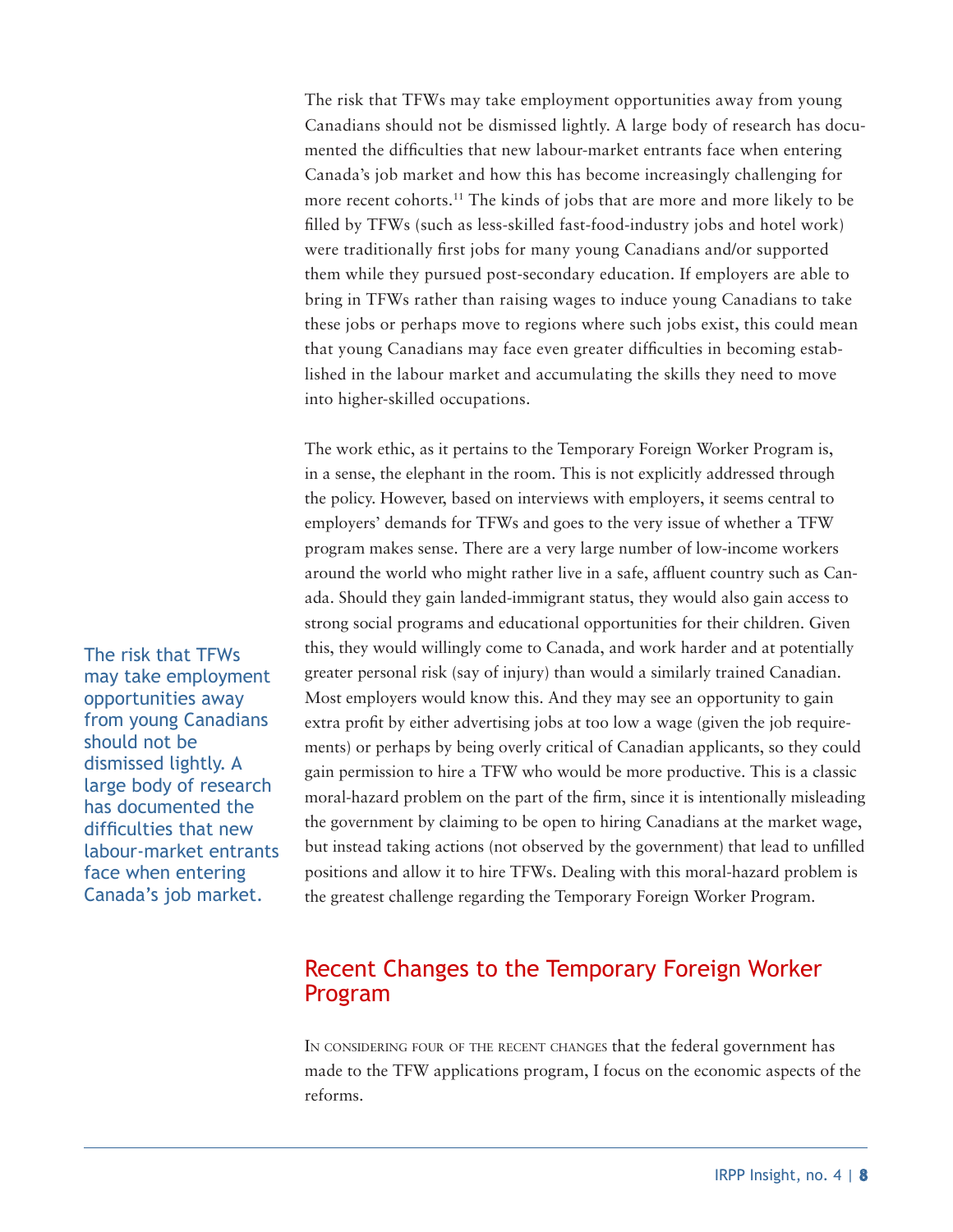# The prevailing wage rate and the Labour Market Opinion process Under the revised program, employers are no longer able to hire workers at wages up to 15 percent below the level determined as part of the ESDC Labour Market Opinion (LMO). That controversial rule, introduced in 2012,<sup>12</sup> allowed firms to hire a TFW after they had advertised for the job in Canada at a wage of up to 15 percent below what the government considered to be the going wage rate in the labour market, for that type of job, in that part of Canada.

The 2012 change was likely in response to concerns that ESDC may have overestimated the actual market wage rate. Given the challenges in determining exactly what the wage should be, in each region, for each occupation, one would expect some imprecision. If the estimate for a particular job came in lower than the wage at which the firm had advertised, then the firm would not have a reason to complain since it would have been allowed to hire a TFW. But if the estimate came in higher than the wage at which the firm had advertised, the government would tell the firm that it had advertised at too low a wage. This would upset the firm, because it would be prevented from hiring a TFW, even after it had perhaps advertised at the going wage rate.

In the scenario where the firm had acted in good faith, it would be understandable for the owners to be upset. But the government's response of allowing firms to hire TFWs even when the advertised wage had been up to 15 percent below the going wage rate (as estimated by ESDC) was an overreaction. It could also have led to a spiral down in wages in the affected labour markets, as David Green persuasively argued.<sup>13</sup>

The decision to eliminate the 15 percent rule was sensible. It is better for the government to be cautious, in the sense of too often turning down TFW requests, than to risk driving down wage rates over time by allowing firms who had advertised at too low a wage to bring in a TFW. A firm turned down for a TFW could respond by re-advertising the job at a higher wage – presumably the wage the LMO had indicated was appropriate for the job in that region. The position could be filled by a Canadian applicant or, if it were not, the firm could reapply for a TFW. In the latter case, given that the advertised wage would be higher during this second attempt at hiring a Canadian, the firm would likely have its TFW application approved.

## Employers' fees

In introducing a \$275 fee to be paid by firms hiring a temporary foreign worker, the federal government claims it is covering its administrative costs. Until recently, it did not charge firms when they applied to hire temporary foreign

The decision to eliminate the 15 percent rule was sensible. It is better for the government to be cautious, in the sense of too often turning down TFW requests, than to risk driving down wage rates over time by allowing firms who had advertised at too low a wage to bring in a TFW.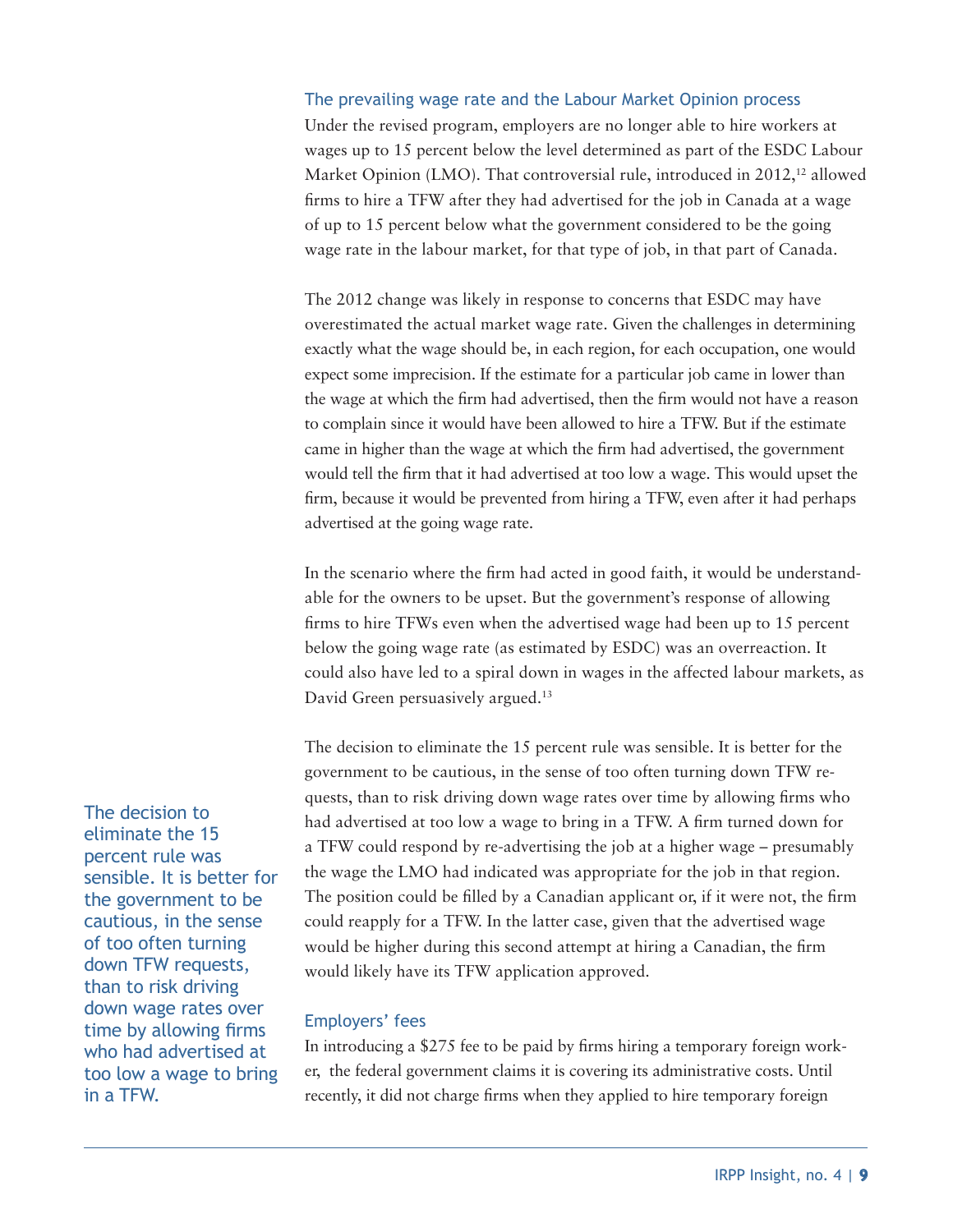Given that preparing a Labour Market Opinion requires a certain amount of time, the federal government incurs a cost for each TFW application processed. Charging some form of fee therefore seems reasonable.

workers. This is unusual when you consider that governments often charge fees that are intended to recoup administrative costs. For example, each principal applicant under the Federal Skilled Worker Program must pay \$550, and the same amount for an accompanying spouse, as well as a \$150 charge for each accompanying child who is under 22 years of age, unmarried and not in a common-law relationship.14 Given that preparing a Labour Market Opinion requires a certain amount of time, the federal government incurs a cost for each TFW application processed. Charging some form of fee therefore seems reasonable.

There are potentially some cases where no fee should be a charged, and perhaps even some where firms should be subsidized to hire TFWs. This can occur where hiring a TFW yields benefits not only to the employer and the TFW, but also to other Canadians in what economists call a "positive externality." This seems unlikely to occur, however, and one would need to find compelling evidence of a strong positive externality before such a move should be considered.

More realistically, there are reasons to believe that a firm's decision to hire a TFW may involve negative externalities.15 Economists generally argue that the costs and benefits of hiring TFWs are borne by the employers and the TFWs themselves. If the labour market is large enough, the decision to hire a particular TFW has no significant impact on other agents in the economy.

Although the academic literature on TFWs does not shed much light on these issues, a negative externality may result from hiring TFWs. This would occur in cases where jobs would otherwise have gone to low-wage, relatively less-skilled individuals, and when not hiring these individuals could lead them to end up on either employment insurance or social assistance. This would be a net drain on government finances and have a negative impact on other individuals in the economy. In this instance, it would make sense to charge the firm wishing to hire a TFW a fee that is actually greater than the administrative cost of processing the application. This would help to align the firm's private incentive in the decision to hire a TFW with the public interest (which includes both the benefit to the firm and the cost of increased benefits being paid out to unemployed Canadians). There does not appear to be any research on this topic; this would be needed before the government could decide how high a fee it should charge. Nevertheless, the evidence seems to indicate that the fee should be at least as high as the administrative costs and perhaps higher.

The TFW fee could be used as a way to determine how reliant the firms are on TFWs. One could imagine a fee structure where the fee rises with the number of TFWs hired, in a given year, and with the number of years for which an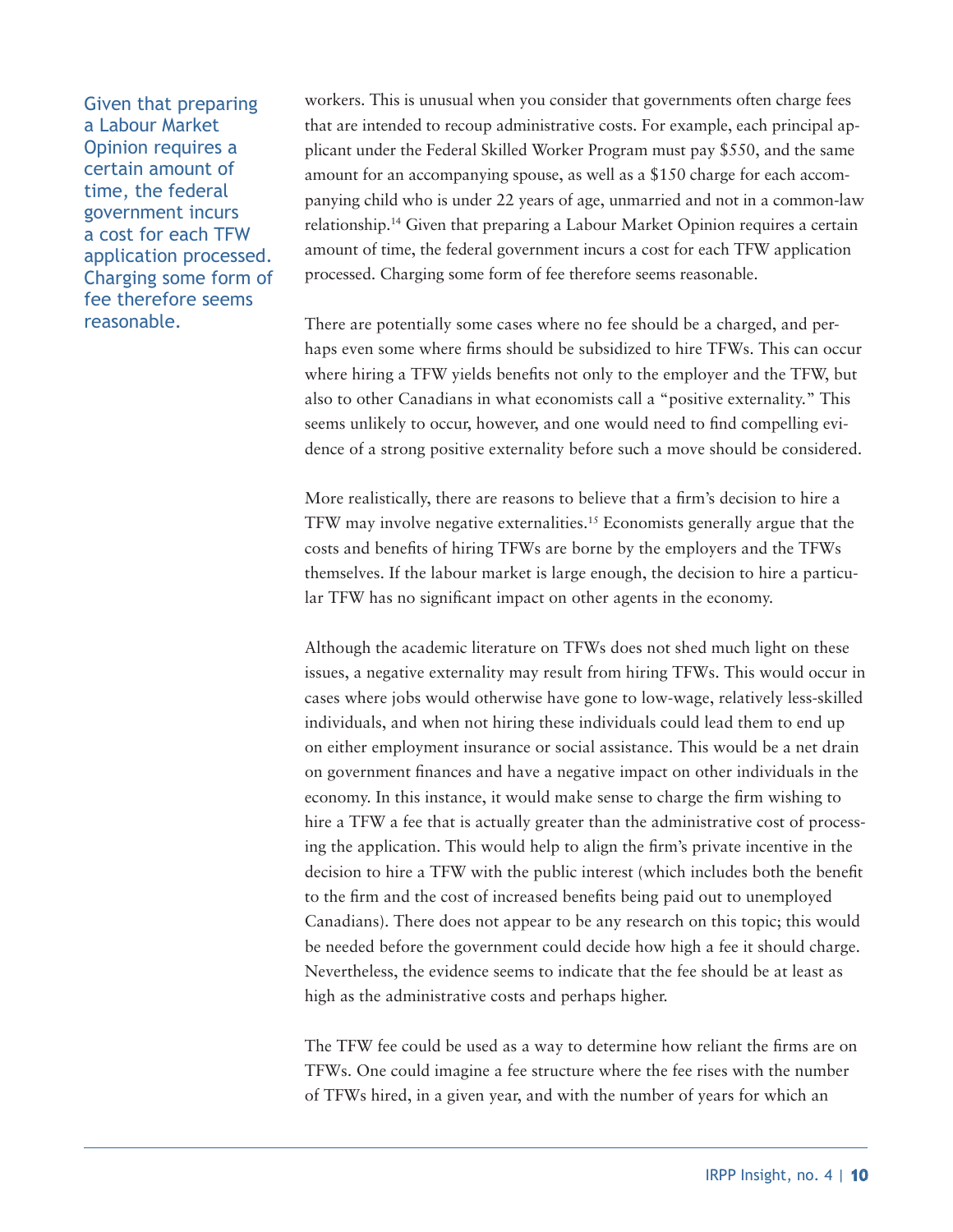employer hires TFWs. This would send employers the message that they should seek medium-term alternatives to hiring TFWs. It would also, perhaps, create an incentive for firms to either train Canadian workers or invest in new technologies that raise workers' productivity to the level where firms can reasonably operate while paying the higher wage that would be needed in the absence of TFWs.

## Language requirements

The federal government has recently stipulated that no languages other than English and French can be listed as requirements for a temporary-foreignworker job, except in rare circumstances. The controversy over the HD Mining decision to employ only TFWs from China highlights the inherent risk of employers being able to advertise for workers with language skills other than English or French. This issue has received very little attention in the academic literature.

At first glance, it would seem strange to restrict the capacity for firms to define a job ad in a way that makes the most sense for their productive goals and processes. Take the example of an employer offering language training who needs to employ someone who can teach in a relatively obscure (in Canada) language. If this employer has advertised without success, among Canadians for someone with this skill at the going wage rate for an extended period of time, then it seems logical to allow it to hire a TFW for that position. Otherwise, the language-instruction service might not be economically viable within Canada. This would make the Canadians wanting/needing these services worse off. In that type of situation, advertising a TFW position with a language requirement other than English and French should be allowed.

The more controversial situation arises when a company, based in Canada but owned by foreign nationals, wants to hire a TFW who is fluent in a language other than English or French because it wants the home-country language to be the workplace language. Once again, at first glance and on economic grounds, it is not clear why one would want to restrict this activity. However, it is also unclear why the firm would not, instead, want to have the Canadian workplace operate in the dominant language of the local labour market (likely either English or French).

The underlying reason may relate to work effort and work ethic. Some employers note<sup>16</sup> that Canadian workers do not work as hard or are not as reliable as TFWs. It may be that the foreign operation is trying to artificially create an economic environment where it can use the language requirement to

The controversy over the HD Mining decision to employ only TFWs from China highlights the inherent risk of employers being able to advertise for workers with language skills other than English or French.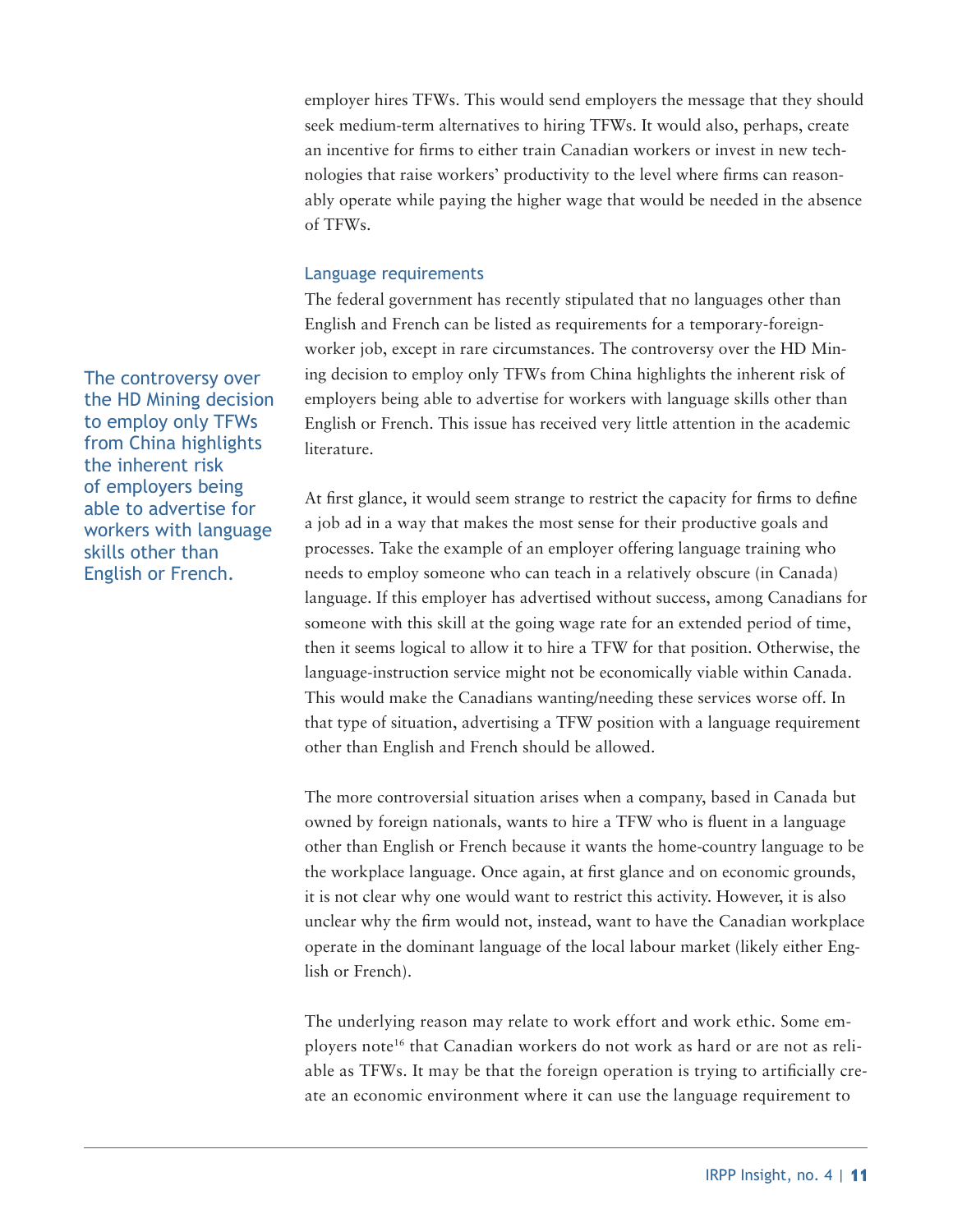justify hiring TFWs, not because it needs to operate in the foreign language, but because this requirement allows it to bring in TFWs, from its home country, who are more motivated to work hard and show up reliably than are the Canadian workers in the local labour market. This is plausible given the fact that the TFWs may be leaving very low-wage, international labour markets to come to a relatively high-wage one and may have a strong incentive to work hard in order to not be sent back home. In contrast, the local Canadian workers in these jobs may be paid wages that are low by Canadian standards and that may not be a lot higher than what they might receive in other jobs, or while receiving government benefits (such as employment insurance or social assistance).

Such potential abuse of the program constitutes justification for the new language requirements. Exceptions are needed for jobs in particular areas such as language training. But, in general, allowing firms operating in Canada to require language fluency in languages other than English or French risks exacerbating this moral-hazard problem. In particular, it would make it easier for firms to bring in TFWs who may tolerate breaches of the firm's obligations because they need to keep the jobs. These abuses could take the form of wage payments that are less than the agreed-upon rate, unsafe work conditions and unsafe housing conditions.17

### Suspending employers who misuse the program

The final change is the federal government's decision to increase its authority to suspend employers who misuse the program from acquiring future work permits and LMOs. As is well documented in the literature,<sup>18</sup> there are clear concerns that employers may improperly use the Temporary Foreign Worker Program. This could entail bringing in TFWs after laying off higher-paid Canadian workers. But it more often relates to employers who do not meet their commitments under the program to TFWs they hire. One of the challenges faced by the federal government is how to both police employer behaviour and punish employers who do not honour their commitments. Improvement is needed on both fronts and must be factored into the program's administrative costs. If the monitoring costs prove too high, then it may be necessary to end the program. But, if the federal government can adequately monitor employers' behaviour and pass these monitoring costs on to the employers in the form of administrative fees, then it is possible to have a TFW program that can benefit Canada while protecting TFWs. It should be noted that the federal government does not have full responsibility over employment and other related conditions TFWs face. Matters such as workplace safety and alleged discrimination are governed, to a significant degree, by provincial legislation and regulation.<sup>19</sup>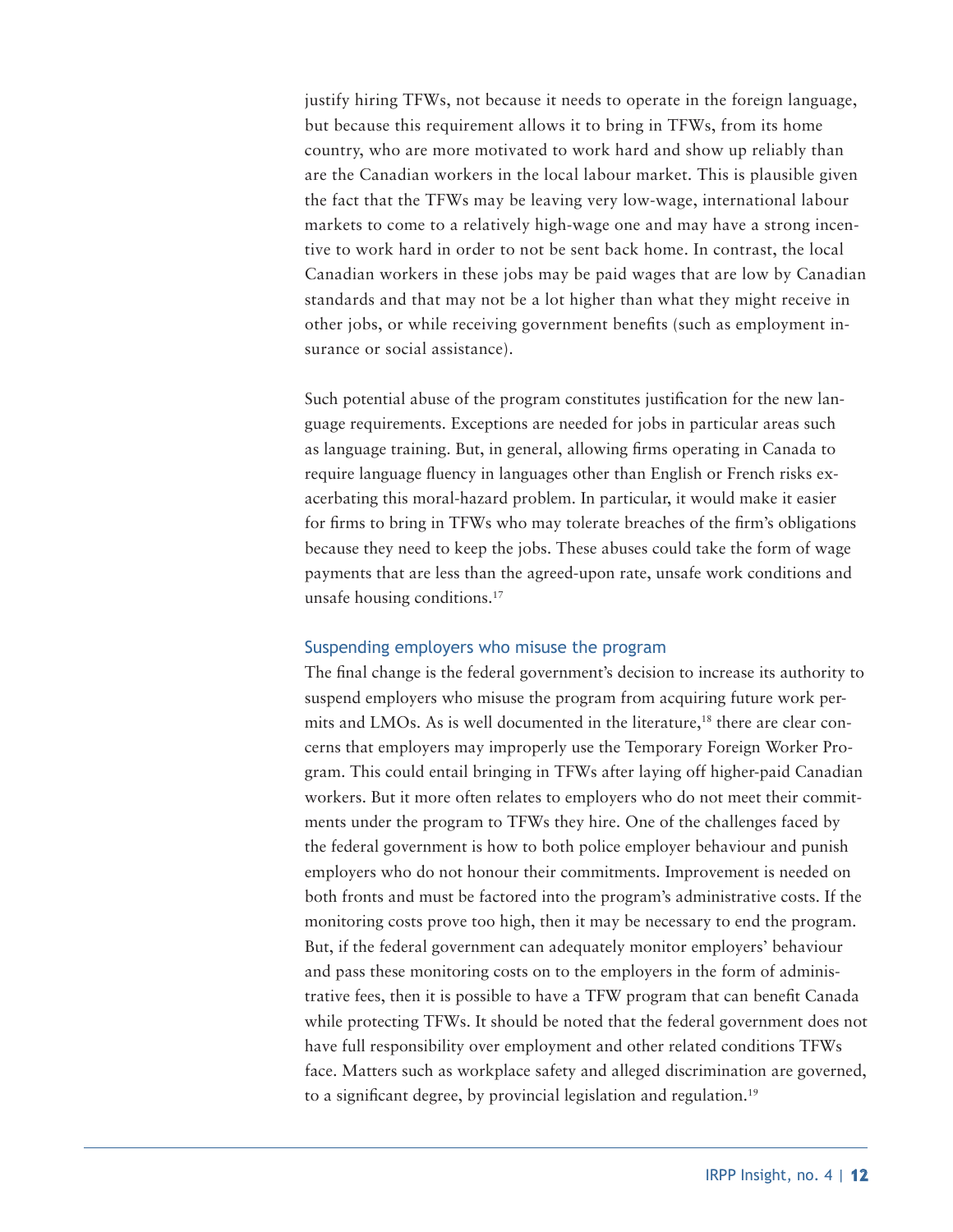The decision to exclude employers who break the Temporary Foreign Worker Program's rules is definitely a step in the right direction.

It is important to recognize that TFWs are in a vulnerable situation, likely much more than Canadian-born workers are. If they arrive in Canada and face an abusive employer, they could choose to report it to the authorities. But this would likely lead to an end to their employment and a return to their home country. If the wage earned is much higher than what they would receive in their home country, then they might be prepared to tolerate an employer's inappropriate behaviour, since the net benefit to them is still high. This will especially be the case in situations where the TFW's ultimate goal is to gain landed-immigrant status through the Federal Skilled Worker Program, the Canadian Experience Class or a Provincial Nominee Program.20 Although two-step (temporary to permanent) immigration makes sense in a number of ways, it also has an unintended consequence. The possibility of transitioning from being a TFW to being a landed immigrant increases the potential benefit to a TFW of having a job in Canada. Employers are likely to realize this, and an unethical employer could use this added leverage to his/her advantage (perhaps by requiring unpaid work from the TFW).

The decision to exclude employers who break the Temporary Foreign Worker Program's rules is definitely a step in the right direction. Employers who anticipate needing TFWs again in future years will worry about losing access to the program in those years. This should create a strong incentive for them to follow the revised program rules.

# Should Canada Have a Temporary Foreign Worker Program?

IN SPITE OF THE CONCERNS RAISED ABOVE, there is reason to believe that a limited, tightly monitored TFW program can be beneficial to Canada. The benefits are likely greatest in cases where firms need to hire highly skilled workers. In addition, the two-step immigration approach, where individuals come to Canada as TFWs, demonstrate that they are able to work and support themselves for a period of time, and then apply for landedimmigrant status, is an effective method of selection for a share of landed immigrants. Consequently, a limited TFW program is likely beneficial to Canada's overall immigration program.

The growth in the TFW numbers is a cause for concern, and its timing, which coincides with a weakness in the Canadian economy, is especially troubling. The introduction of a cap on the total number of TFWs admitted yearly would be prudent, so that the federal government could step back and re-evaluate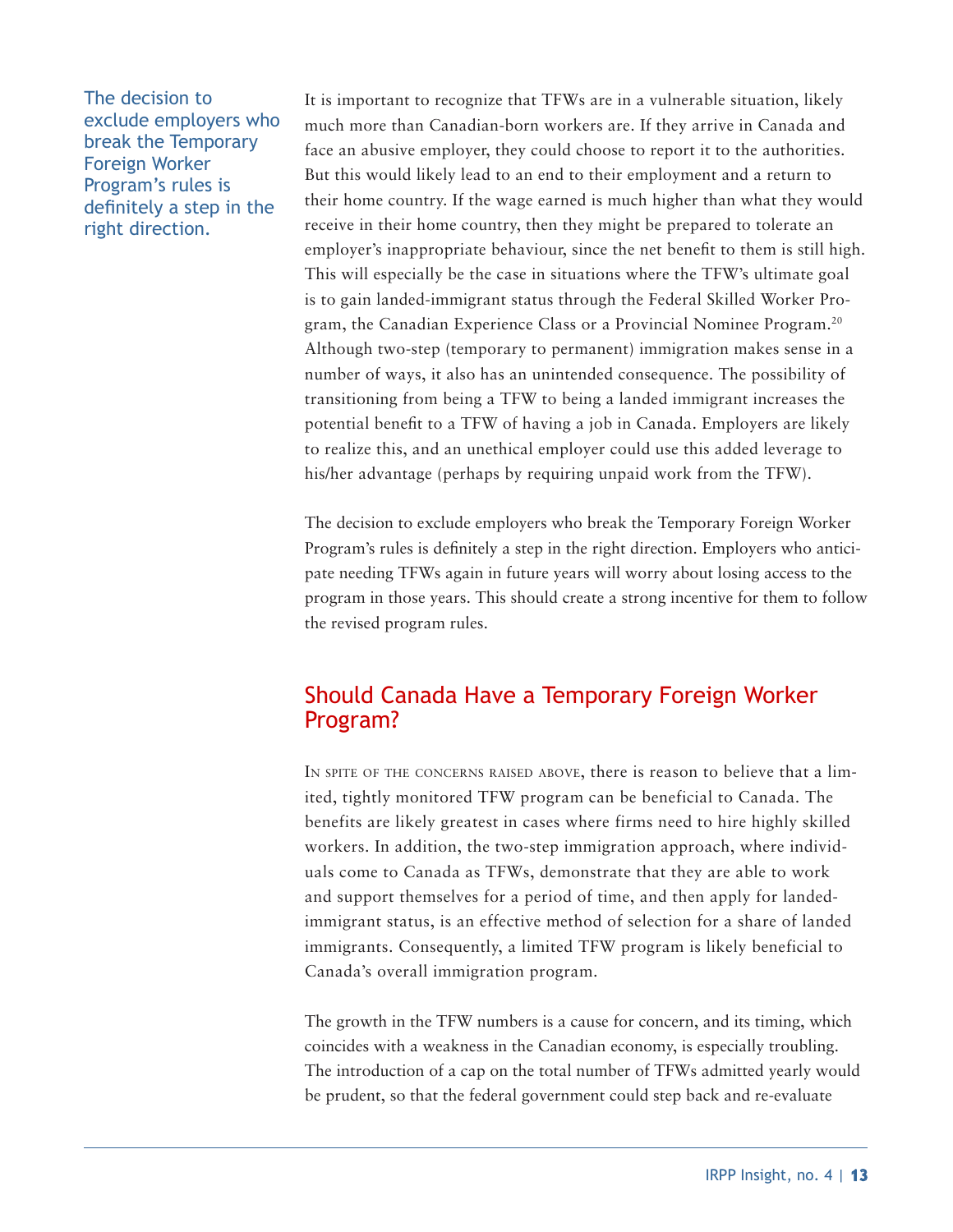whether a continued expansion of the program is warranted. In addition, the program should continue to be adapted so that it is flexible enough to help employers who have a genuine need to bring in foreign workers, but at the same time is sufficiently stringent and costly to ensure that employers who do not have a pressing need to hire TFWs choose instead to offer higher wages to attract Canadian workers.

This is not an easy balance to achieve in practice, but the movement towards charging TFW application processing fees to employers makes sense. However, it is crucial that we also factor TFWs' welfare into the equation. Although the current program no doubt personally benefits many temporary foreign workers, we cannot allow a program to continue where abusive employers repeatedly bring TFWs into Canada without incurring consequences for their actions. The new capacity for the federal government to bar employers who do not respect the rules from bringing in further TFWs is a step in the right direction. But improved monitoring of TFWs' working conditions is also needed. This monitoring should be factored into the program's administrative costs and be covered by employers' application fees. An added complication is the fact that responsibility for workplace monitoring normally falls to provincial governments, which will not receive a share of the federal TFW fee or be able to charge one of their own. Consequently, coordination between the federal and provincial governments is needed.

# Conclusions and Policy Recommendations

I have reviewed four of the recent changes to the Temporary Foreign Worker Program and critically evaluated them from an economic perspective. First, the elimination of the so-called 15 percent rule, which allowed employers to hire TFWs at wages of up to 15 percent below the Labour Market Opinion of a job's going wage rate, is a definite improvement. Leaving the rule in place would likely have led to a downward pressure on wages in Canada and could have led to an ever-growing demand, on the part of firms, to hire TFWs.

The introduction of an application fee for firms that hire TFWs is also a sensible policy that can be justified on the grounds that the government needs to recover the administrative cost of running the program. However, if hiring TFWs pushes some Canadians who would otherwise have been employed onto government income support programs, this will create a negative externality. In this instance, it makes sense to recover at least part of the overall public costs through a fee. The size of the per-TFW fee could also be increased to reflect

The introduction of a cap on the total number of TFWs admitted yearly would be prudent, so that the federal government could step back and re-evaluate whether a continued expansion of the program is warranted.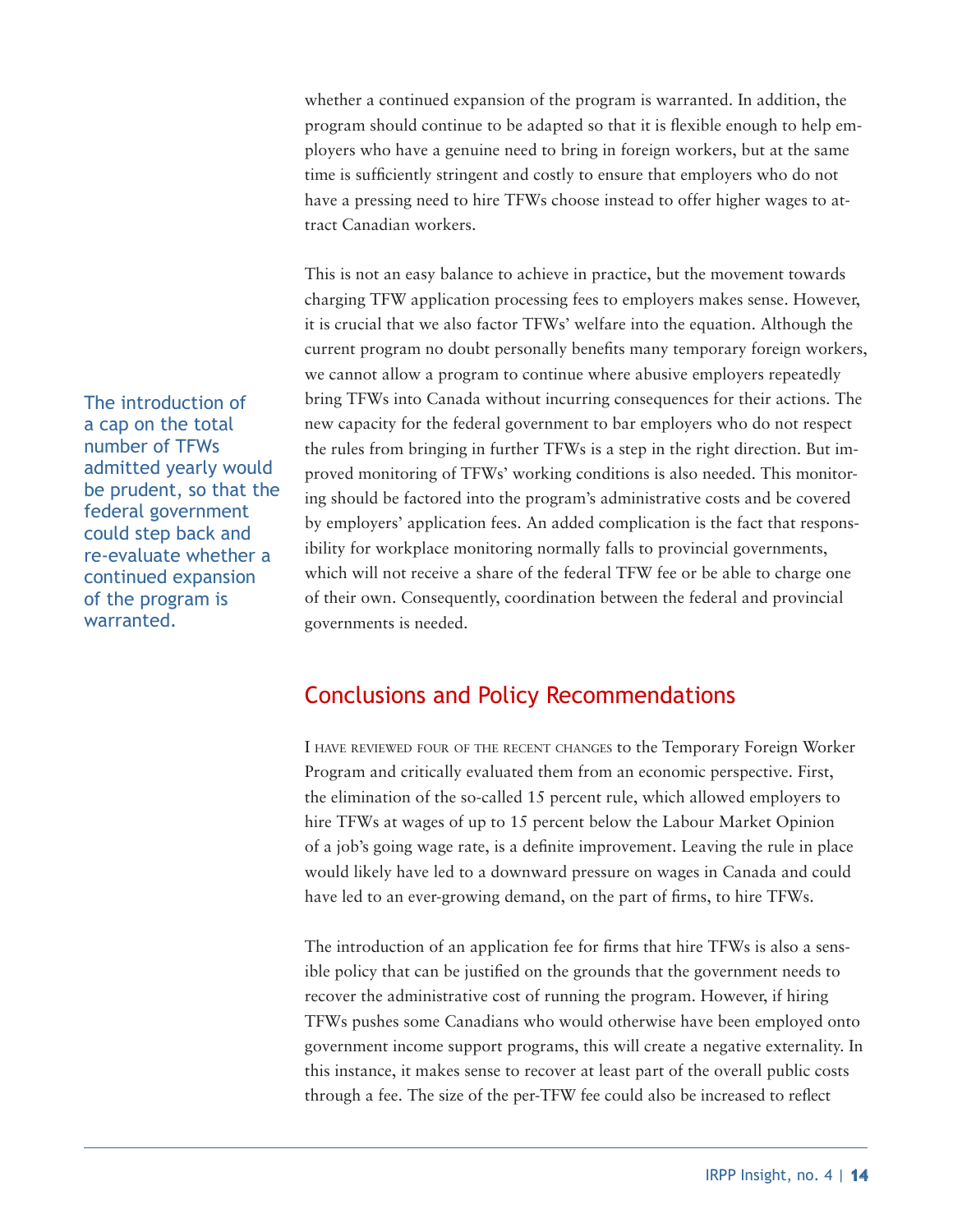We cannot allow a program to continue where abusive employers repeatedly bring TFWs into Canada without incurring consequences for their actions.

both the number of TFWs hired in a given year and the number of years the firm has hired TFWs, in a way similar to the experience rating of firms under an unemployment insurance system. This would send a strong signal that firms should not become reliant on TFWs and should instead hire and possibly train Canadians to replace the TFWs in the future.

The decision to require that only English or French be language requirements for TFW jobs (except in rare circumstances) is also a sensible change. The risk that employers could use other language requirements as a way of artificially creating a job vacancy that cannot be filled by Canadians, thus allowing the firm to bring in TFWs who may work in less safe work conditions than would Canadians, is enough to justify this restriction on employers' hiring practices.

Finally, the government's decision to potentially exclude some employers from continued participation in the Temporary Foreign Worker Program is a sensible one. The abuse of the program, by at least a minority of employers, is well documented.<sup>21</sup> The federal government needs to find a way to both punish transgressions and to create an incentive for employers wanting to continue to hire TFWs to abide by the program's regulations and their contractual obligations.

In summary, the recent policy changes to the Temporary Foreign Worker Program are consistent with what economic analysis would suggest for a program of this kind. However, further reforms are needed. As part of that process, a cap on the total number of TFWs permitted to enter Canada each year should be implemented to ensure the program does not grow too large while additional reforms are considered.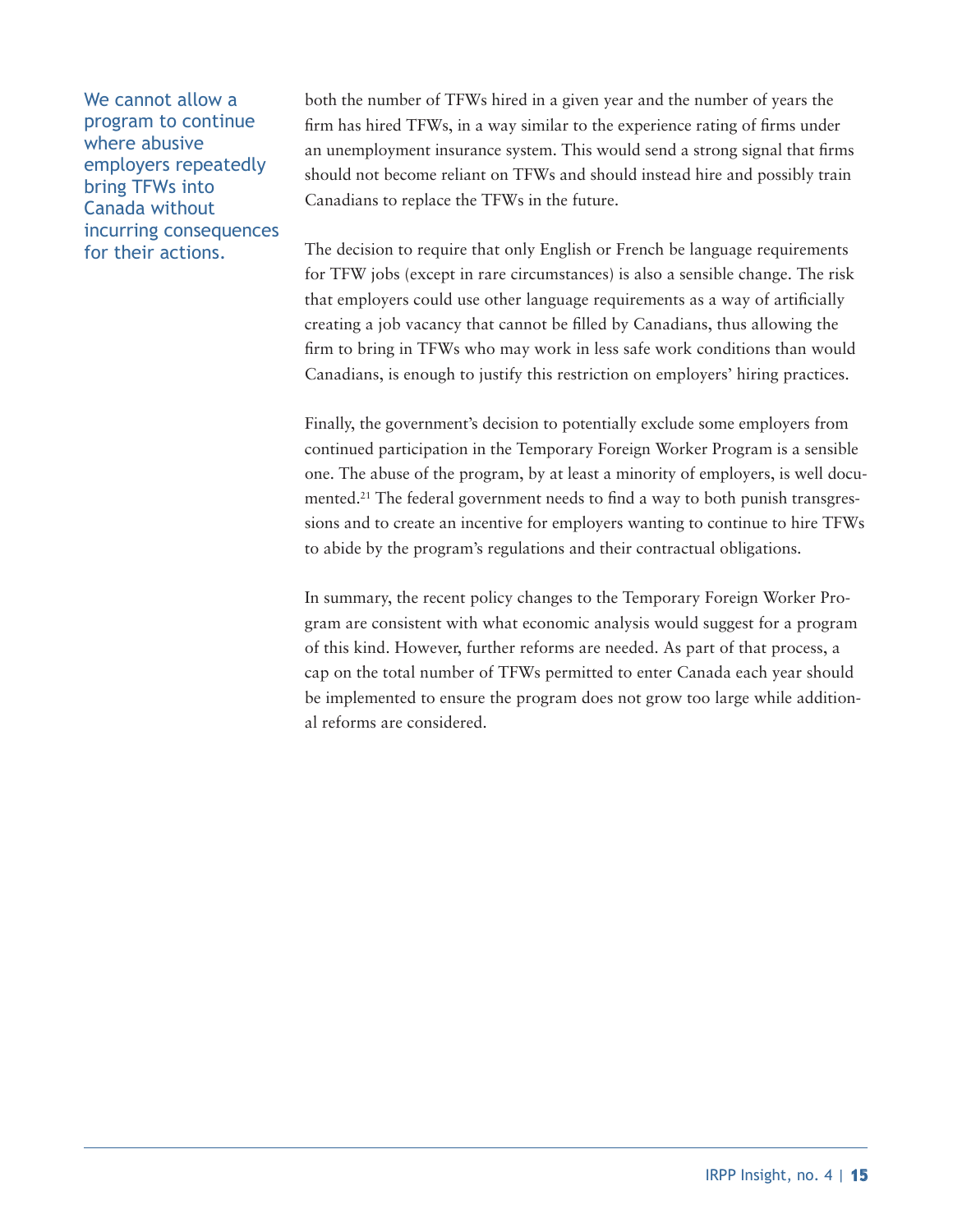#### Notes

- 1. Throughout this paper, when reference is made to Canadians, this should be interpreted as Canadian citizens and landed immigrants, since the main distinction of interest is between temporary residents and nontemporary residents, with the latter comprising both Canadian citizens and landed immigrants.
- 2. "B.C. Mine to Hire Only Chinese Temporary Workers for Years," CBC News, December 12, 2012, http://www.cbc.ca/news/canada/british-columbia/story/2012/12/12/ bc-chinese-miners-documents.html.
- 3. M. Barad, "RBC Criticized on Social Media over Foreign-Worker Outsourcing," *Globe and Mail,* April 8, 2013, http://www.theglobeandmail.com/report-on-business/ top-business-stories/rbc-criticized-on-social-media-over-foreign-worker-outsourcing/ article10840849/.html.
- 4. The federal government has carried out an evaluation of the Labour Market Opinion streams of the Temporary Foreign Worker Program. See Human Resources and Skills Development Canada (now Employment and Social Development Canada, or ESDC), Citizenship and Immigration Canada, and Canada Border Services Agency, *Evaluation of the Labour Market Opinion Streams of the Temporary Foreign Worker Program Final Report*, September 2012. http://www.hrsdc.gc.ca/eng/publications/evaluations/skills\_ and\_employment/2013/temporary\_foreign.pdf.
- 5. Human Resources and Skills Development Canada, *Harper Government Announces Reforms to the Temporary Foreign Worker Program - Ensuring Canadians Have First Chance at Available Jobs*, April 29, 2013, http://news.gc.ca/web/article-eng. do?nid=736729.html.
- 6. For certain positions, employers may need to apply for a Labour Market Opinion (LMO) before being allowed to hire a temporary foreign worker. The purpose of the LMO is to show that a foreign worker is needed to fill the position and that there is no Canadian worker available to do the job. For a description of the entry streams that require a LMO, see ESDC, Citizenship and Immigration Canada, and Canada Border Services Agency, *Evaluation of the Labour Market Opinion Streams of the Temporary Foreign Worker Program*.
- 7. Employment and Social Development Canada, *Further Improvements to the Temporary Foreign Worker Program*, August 7, 2013, http://actionplan.gc.ca/en/news/furtherimprovements-temporary-foreign-worker.
- 8. A. Sweetman and C. Warman, "Canada's Temporary Foreign Worker Programs," *Canadian Issues* (Spring 2010): 19-24.
- 9. Citizenship and Immigration Canada, *Facts and Figures 2012* (Ottawa: CIC, 2013), http://www.cic.gc.ca/english/pdf/research-stats/facts2012.pdf.
- 10. Some authors have argued that there is no labour shortage in Canada, but rather the problem is a lack of worker mobility across regions and occupations. See K. McQuillan, "All the Workers We Need: Debunking Canada's Labour-Shortage Fallacy," *SPP Research Paper* 6, no. 16, May, 2013. (Calgary: University of Calgary School of Public Policy), http:// policyschool.ucalgary.ca/sites/default/files/research/mcquillan-labour-shortages-final.pdf.
- 11. For examples, see P. Beaudry and D.A. Green, "Cohort Patterns in Canadian Earnings: Assessing the Role of Skill Premia in Inequality Trends," *Canadian Journal of Economics* 33, no. 4 (2000): 907-36; D.A. Green and C. Worswick, "Immigrant Earnings Profiles in the Presence of Human Capital Investment: Measuring Cohort and Macro Effects," *Labour Economics* 19, no. 2 (April 2012): 241-59.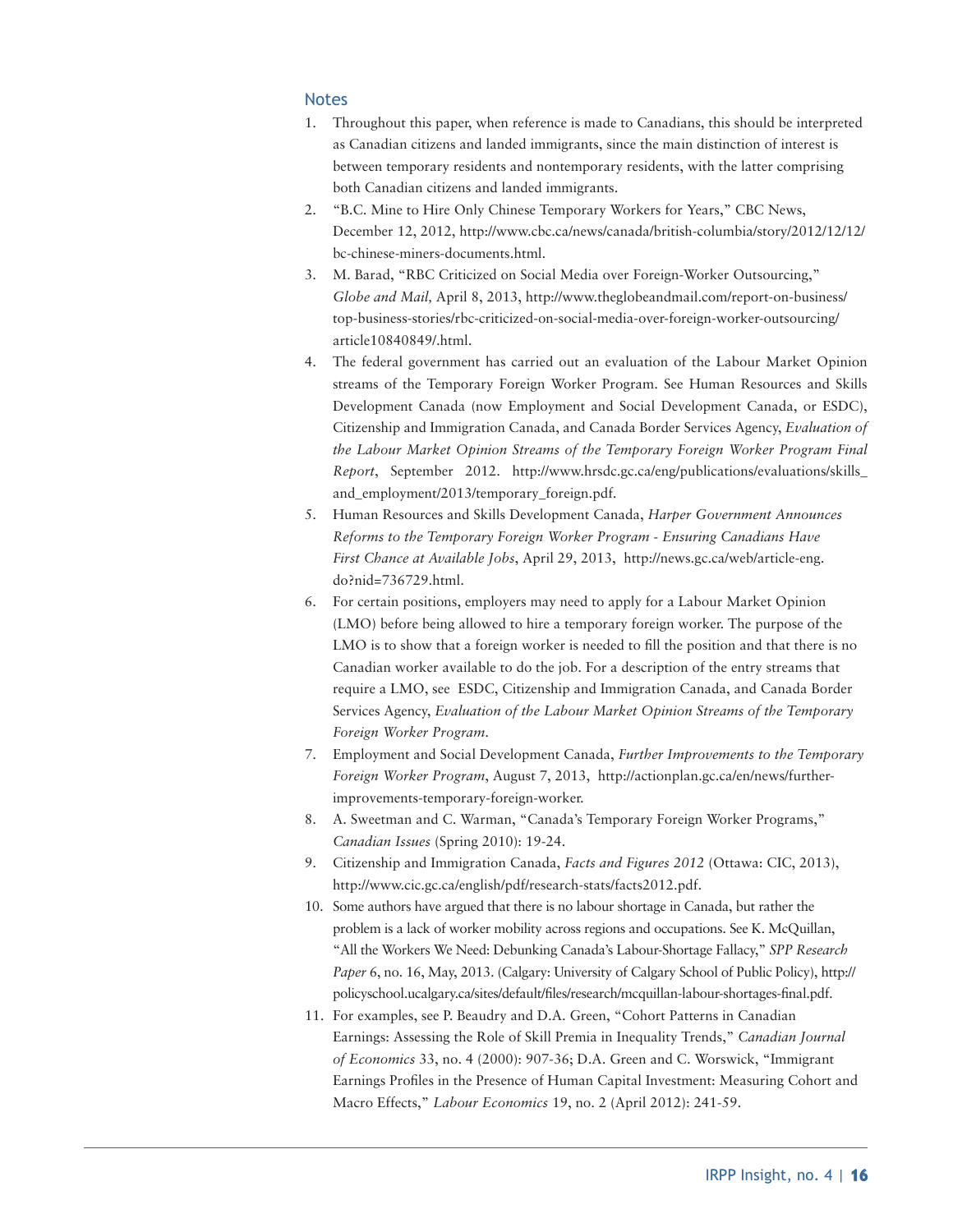- 12. Human Resources and Skills Development Canada, *Government of Canada Announces a More Efficient and Responsive Temporary Foreign Worker Program,* April 25, 2012, http:// nouvelles.gc.ca/web/article-eng.do?mthd=tp&crtr.page=1&nid=670919&crtr.tp1D=1.html.
- 13. D. Green, "Foreign Workers: Filling Job Vacancies with Care," *The Globe and Mail,* May 1, 2012, http://www.theglobeandmail.com/commentary/foreign-workers-fillingjob-vacancies-with-care/article4103736/#dashboard/follows/html.
- 14. Citizenship and Immigration Canada, *Fee Payment Form Application for Permanent Residence,* http://www.cic.gc.ca/english/pdf/kits/forms/IMM5620E.pdf.
- 15. A classic example of a negative externality is a firm polluting as part of its productive process. In this case, the decision to expand production has a negative impact on the people living in the local area. Consequently, the government should account for these effects when deciding on whether to allow a firm to operate or on the types of emission a firm is permitted to make.
- 16. P. Tomic, R. Trumper, and L.L.M. Aguiar, "Housing Regulations and Living Conditions of Mexican Migrant Workers in the Okanagan Valley, B.C." *Canadian Issues* (Spring 2010): 78-82. Also, for an example of an employer expressing this sentiment, see G. Robertson, T. Grant, W. Stueck, C. Tait, K. Cryderman, and B. Curry, "The Long List of Canadian Firms That Have Sought Temporary Foreign Workers," *Globe and Mail,* April 13, 2013, http://www.theglobeandmail.com/report-on-business/economy/ jobs/the-long-list-of-canadian-firms-that-have-sought-temporary-foreign-workers/ article11113782/?page=all.html.
- 17. See, L. Goldring and P. Landolt, *The Impact of Precarious Legal Status on Immigrants' Economic Outcomes,* IRPP Study 35 (Montreal: Institute for Research on Public Policy, 2012).
- 18. See J. Fudge and F. McPhail, "The Temporary Foreign Worker Program in Canada: Low-Skilled Workers as an Extreme Form of Flexible Labor," *Comparative Labor Law and Policy Journal* 31, no. 1 (2009): 5-45.
- 19. See D. Nakache and P. Kinoshita, *The Canadian Temporary Foreign Worker Program: Do Short-Term Economic Needs Prevail over Human Rights Concerns?* IRPP Study 5 (Montreal: Institute for Research on Public Policy, May 2010).
- 20. On the quite extensive use of provincial nominee programs as a pathway to permanent residence for TFWs, see F. L. Seidle, "Provincial Nominee Immigration Programs: The Return of the Pendulum?" Paper presented at the Annual Conference of the Canadian Political Science Association, Victoria, BC, June 4, 2013.
- 21. See Tomic, Trumper, and Aguiar, "Housing Regulations and Living Conditions."

### Acknowledgements

I would like to thank Leslie Seidle and France St-Hilaire for their very helpful comments on an earlier draft.

#### About the author

Christopher Worswick is a full professor in the Department of Economics at Carleton University. He has published many academic journal articles on topics that include the earnings, unemployment, receipt of government benefits and labour supply of immigrants; and the effectiveness of immigrant selection systems.